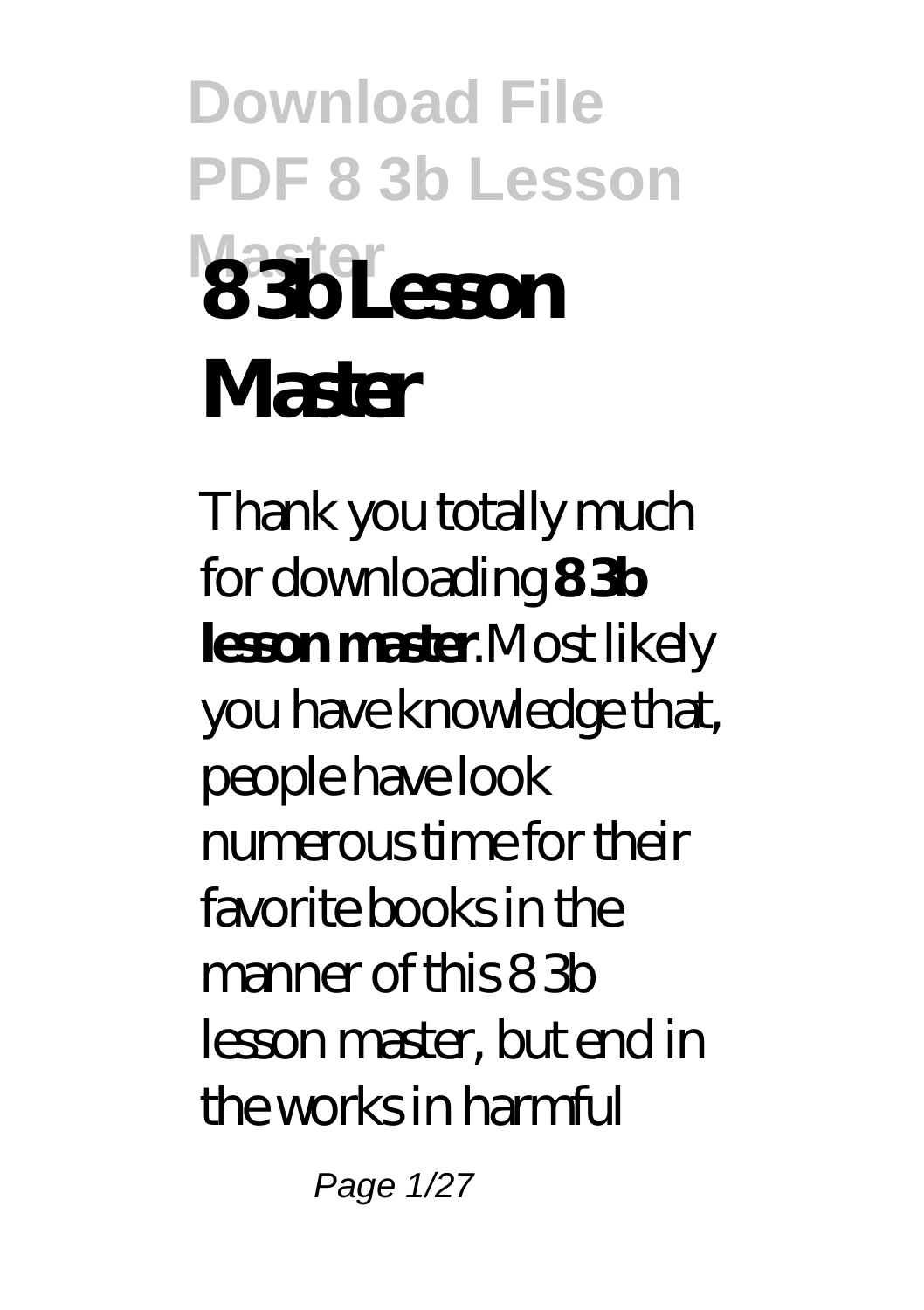**Download File PDF 8 3b Lesson Master** downloads.

Rather than enjoying a fine ebook behind a mug of coffee in the afternoon, then again they juggled when some harmful virus inside their computer. **8 3b lesson master** is nearby in our digital library an online admission to it is set as public in view of that you can download it Page 2/27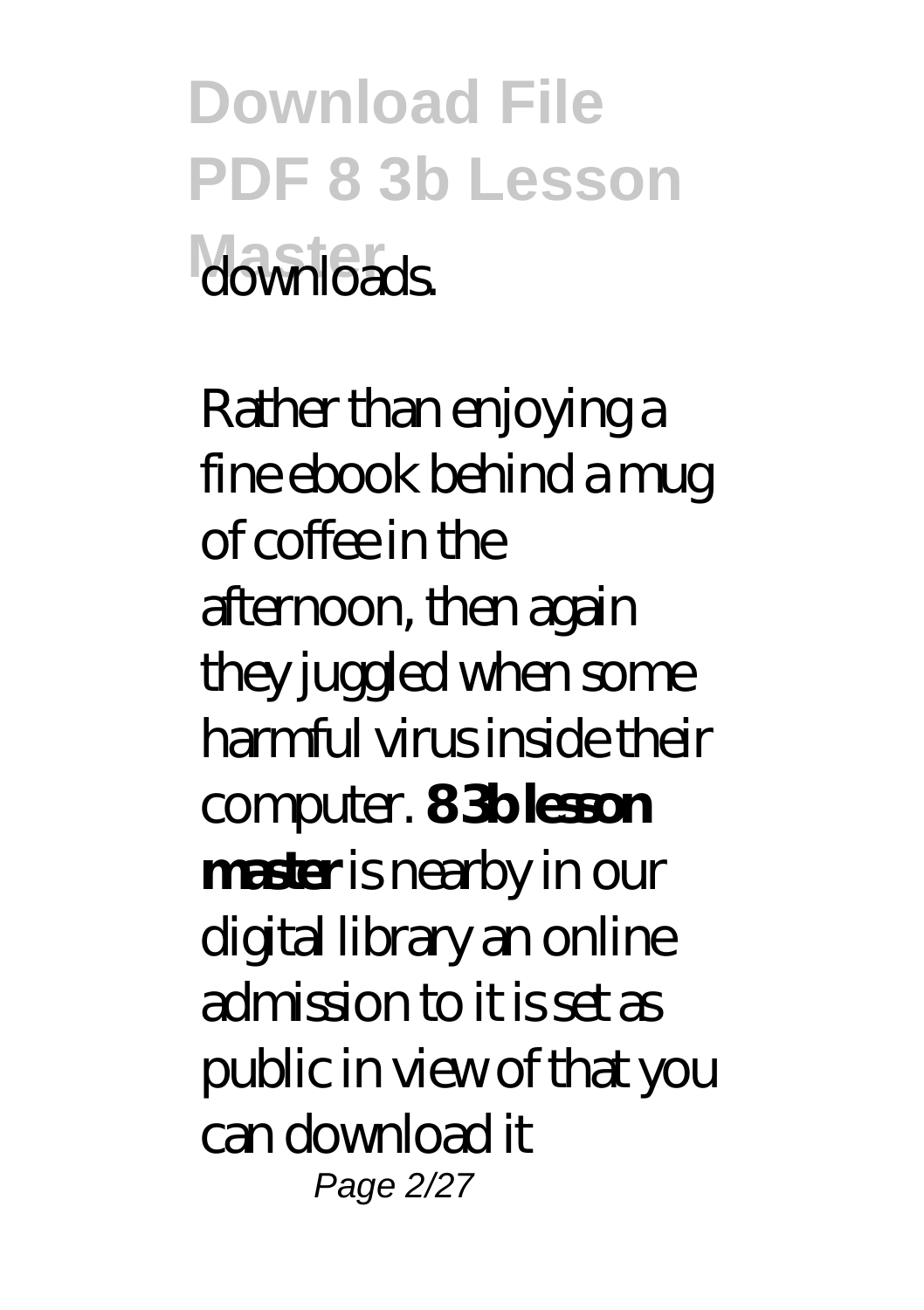**Download File PDF 8 3b Lesson instantly. Our digital** library saves in combined countries, allowing you to acquire the most less latency times to download any of our books subsequent to this one. Merely said, the 8 3b lesson master is universally compatible once any devices to read.

The Online Books Page Page 3/27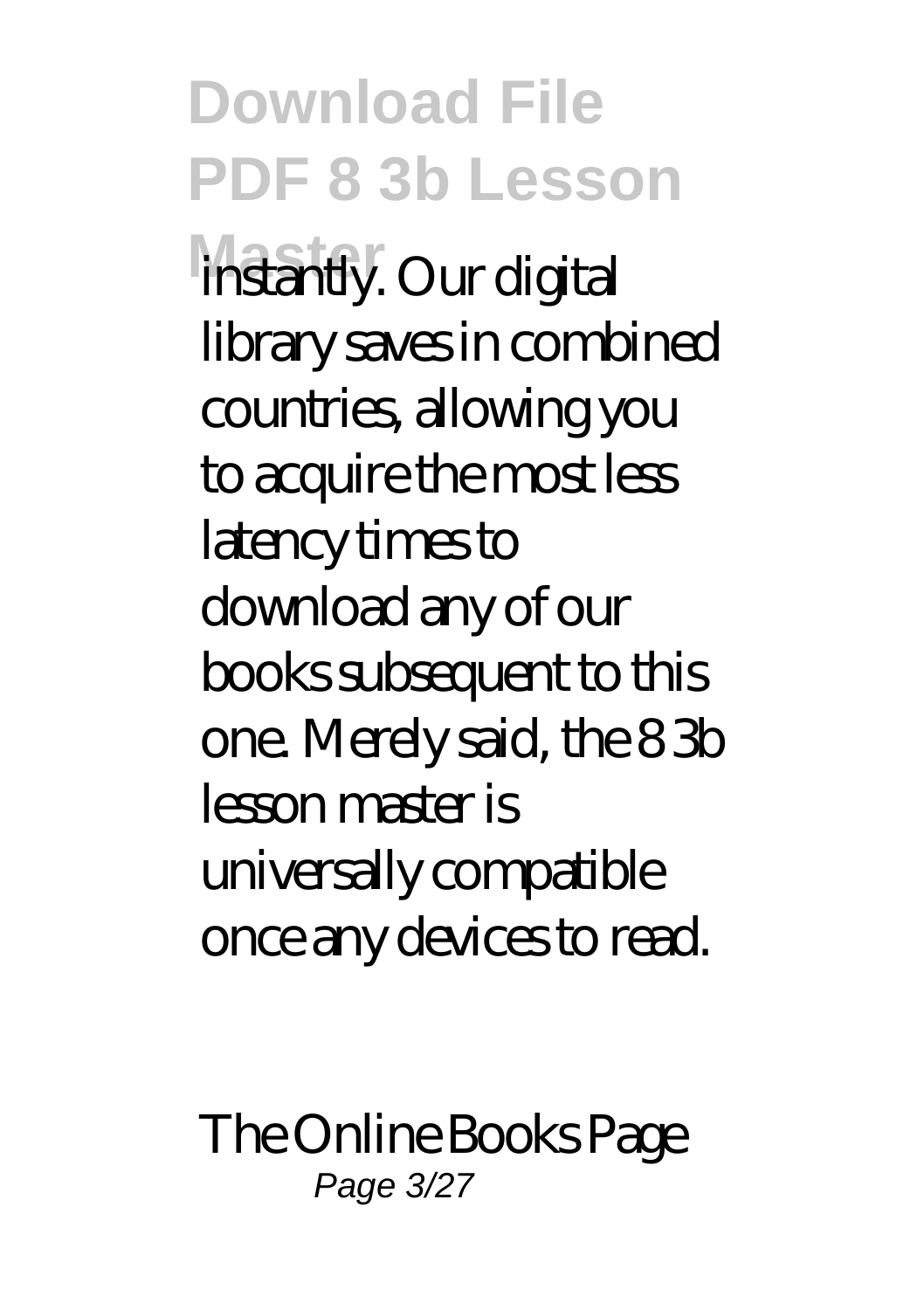**Download File PDF 8 3b Lesson** features a vast range of books with a listing of over 30,000 eBooks available to download for free. The website is extremely easy to understand and navigate with 5 major categories and the relevant subcategories. To download books you can search by new listings, authors, titles, subjects or serials. On the other hand, you Page 4/27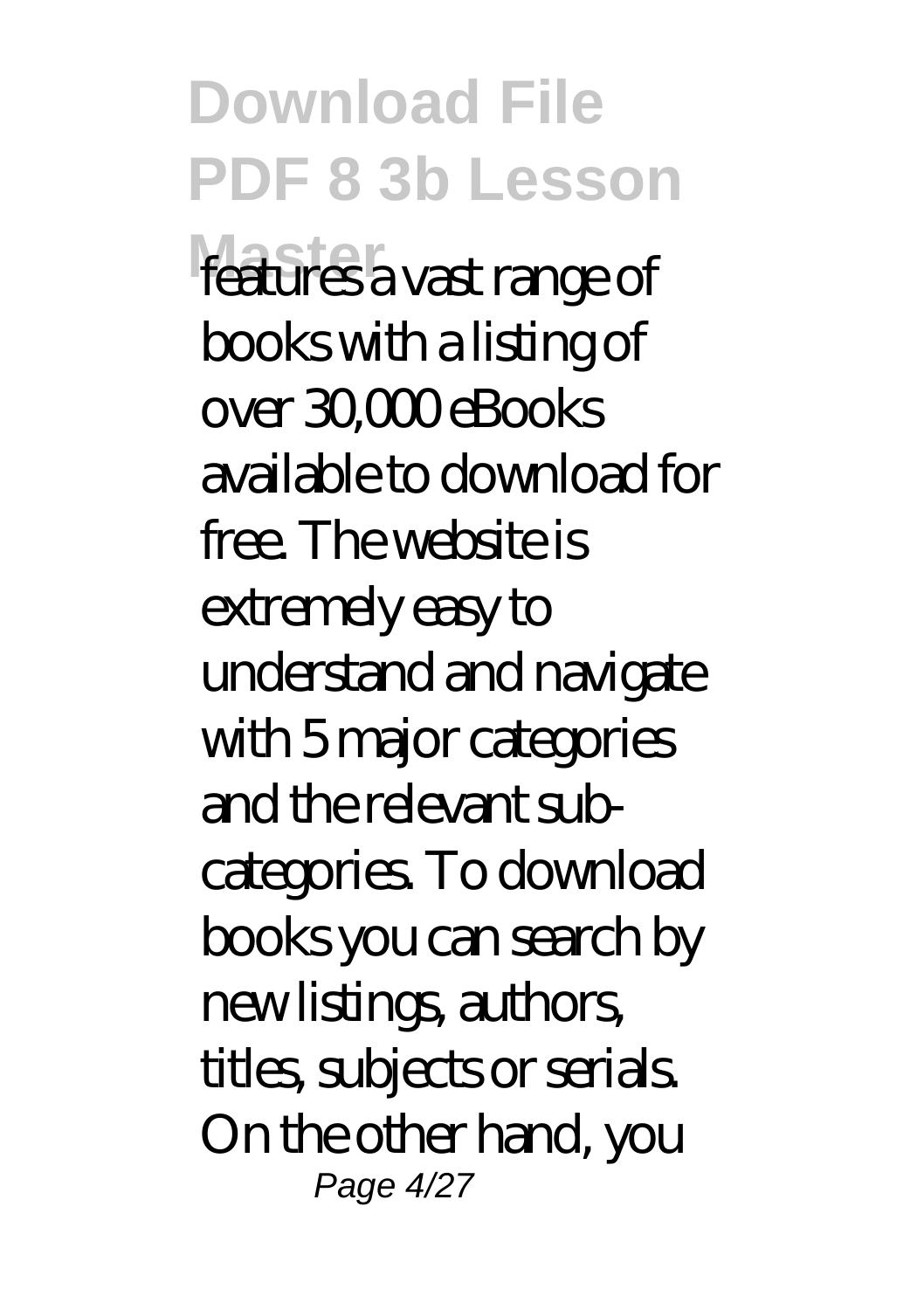**Download File PDF 8 3b Lesson** can also browse through news, features, archives & indexes and the inside story for information.

### **Lesson Master Worksheets - Lesson Worksheets** 12-3B Lesson Master SKILLS Objective B 1. At the right, XYZ is the image of DEF under a similarity X Y D E Z F Page 5/27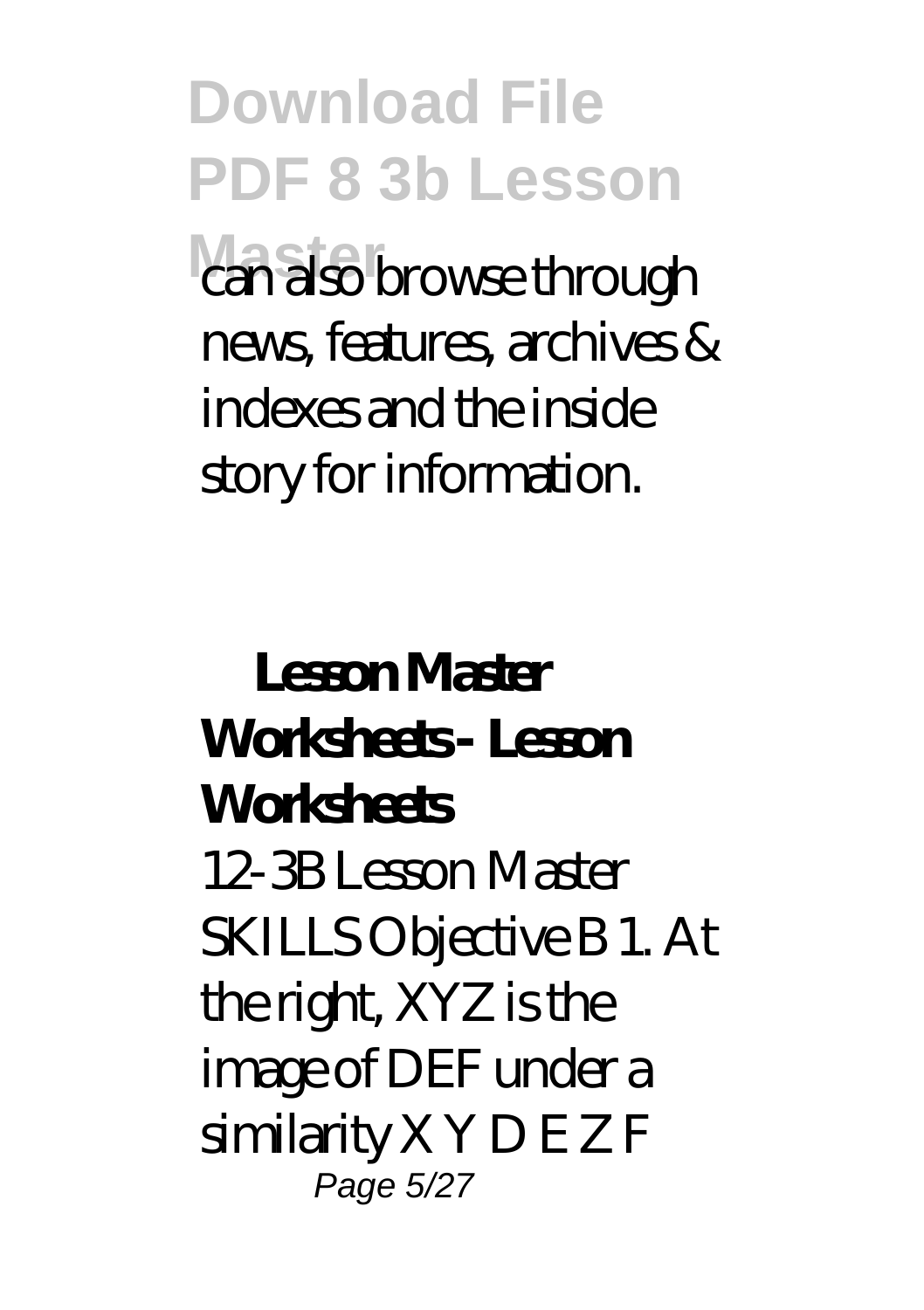**Download File PDF 8 3b Lesson Master** 40˚ 12 20 8 transformation. Find each of the following. a. YZ b. DF c. another angle measure d. a ratio of similitude 2. QTSR ∼ POMN. Find as many missing lengths as possible. R S T N M P O 24 16 10893 GYT UFZ, with the ...

**Lesson Master 73B Answers - Arrowhead** Page 6/27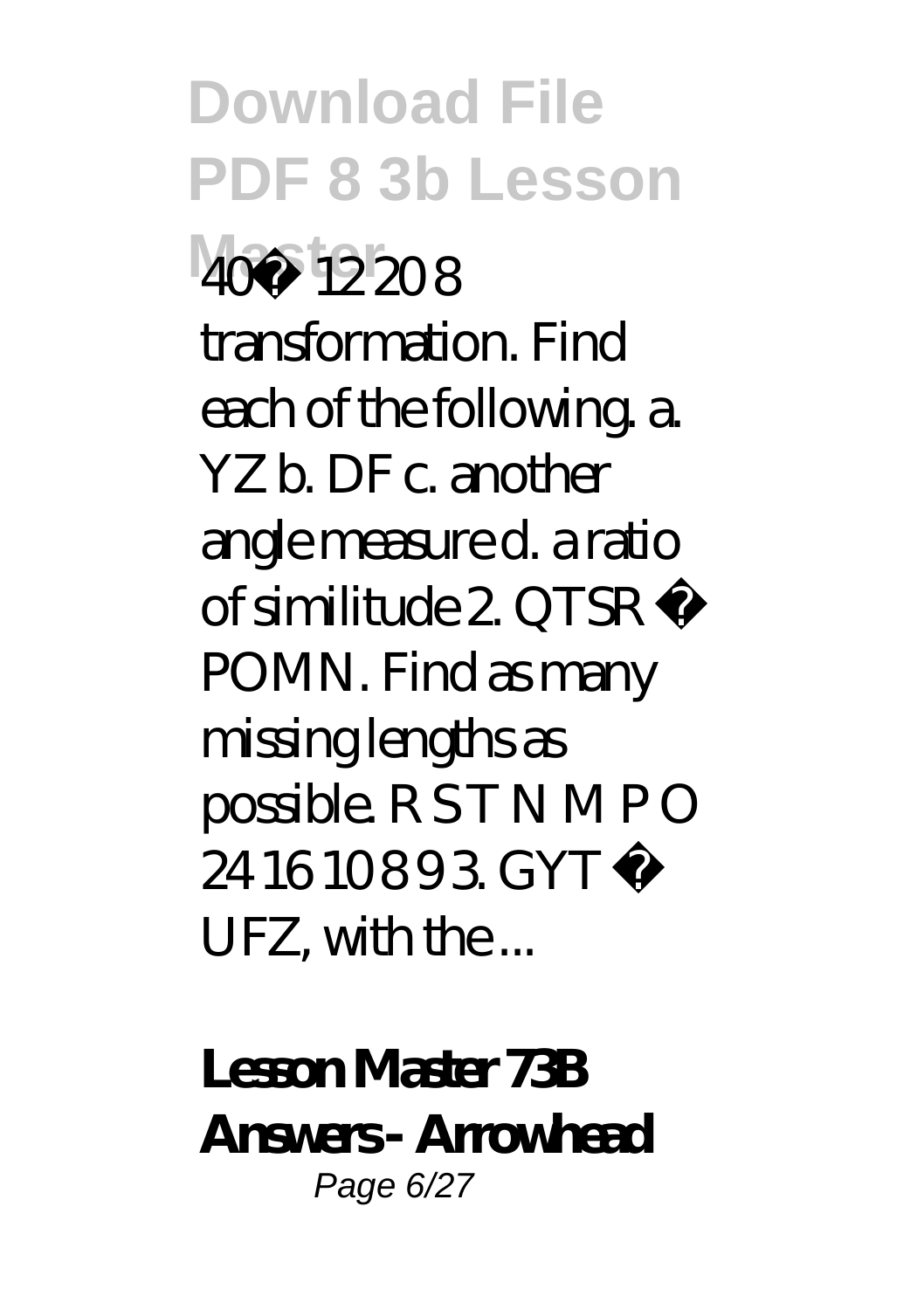**Download File PDF 8 3b Lesson**

### **Master High School**

 $G$ eometry  $A$ Zero Hour Please click on the drop down menu (above) to view each month. Click Here for Exam Review Videos

**Name LESSON MASTER 1-1 Questions on SPUR Objectives** GET SOCIAL! 501 W. University • Rochester, Michigan 48307 • Page 7/27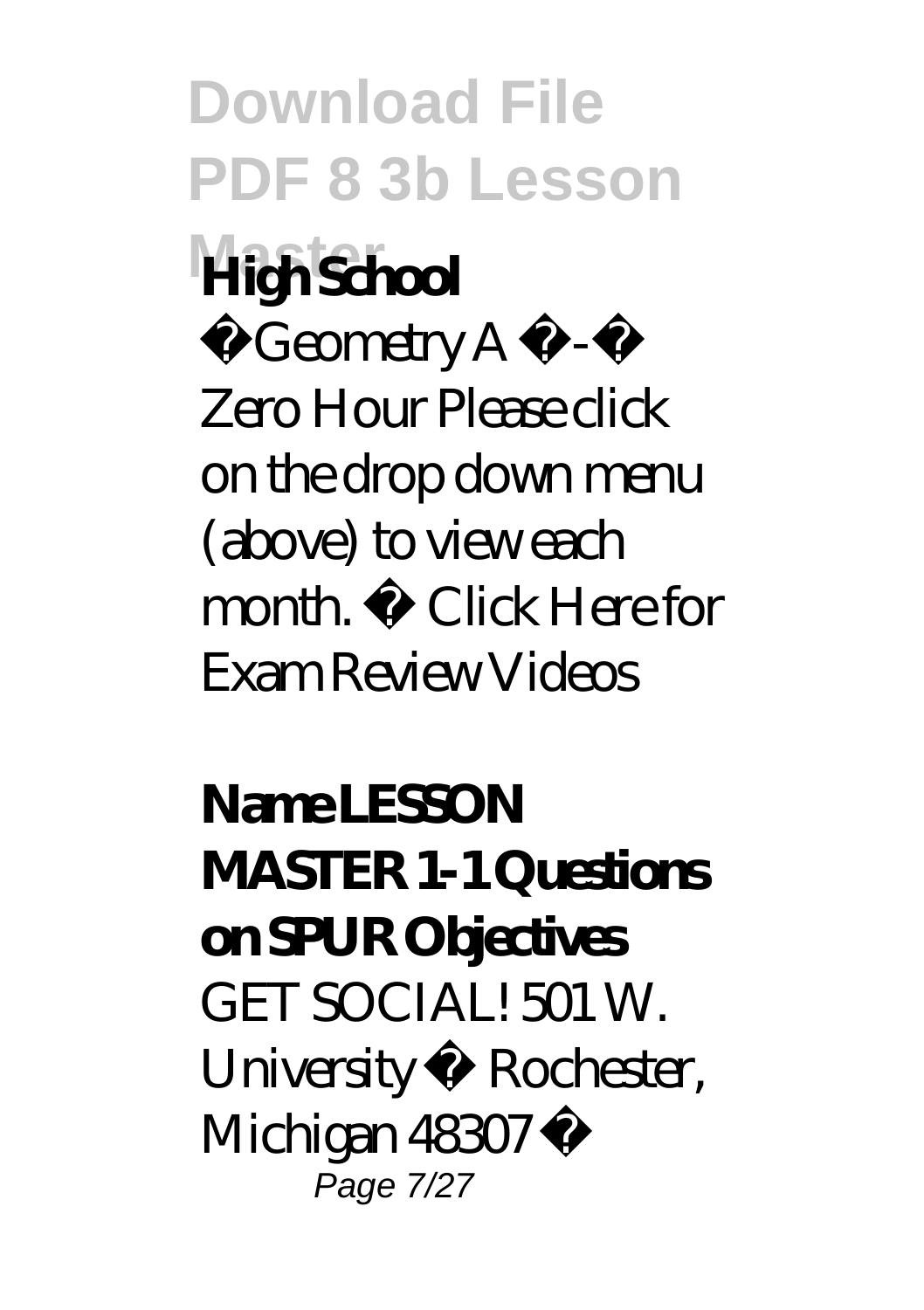**Download File PDF 8 3b Lesson Master** 248.726.3000

### **10 12 15 20 8 D OM YT UZ F T - Home - Fort Thomas ...**

View Lesson Masters-B.pdf from MATH 1220-1 at East Grand Rapids High School. Name LESSON MASTER Questions on SPUR Objectives 6-1 B Vocabulary In 13, match the equation or Page 8/27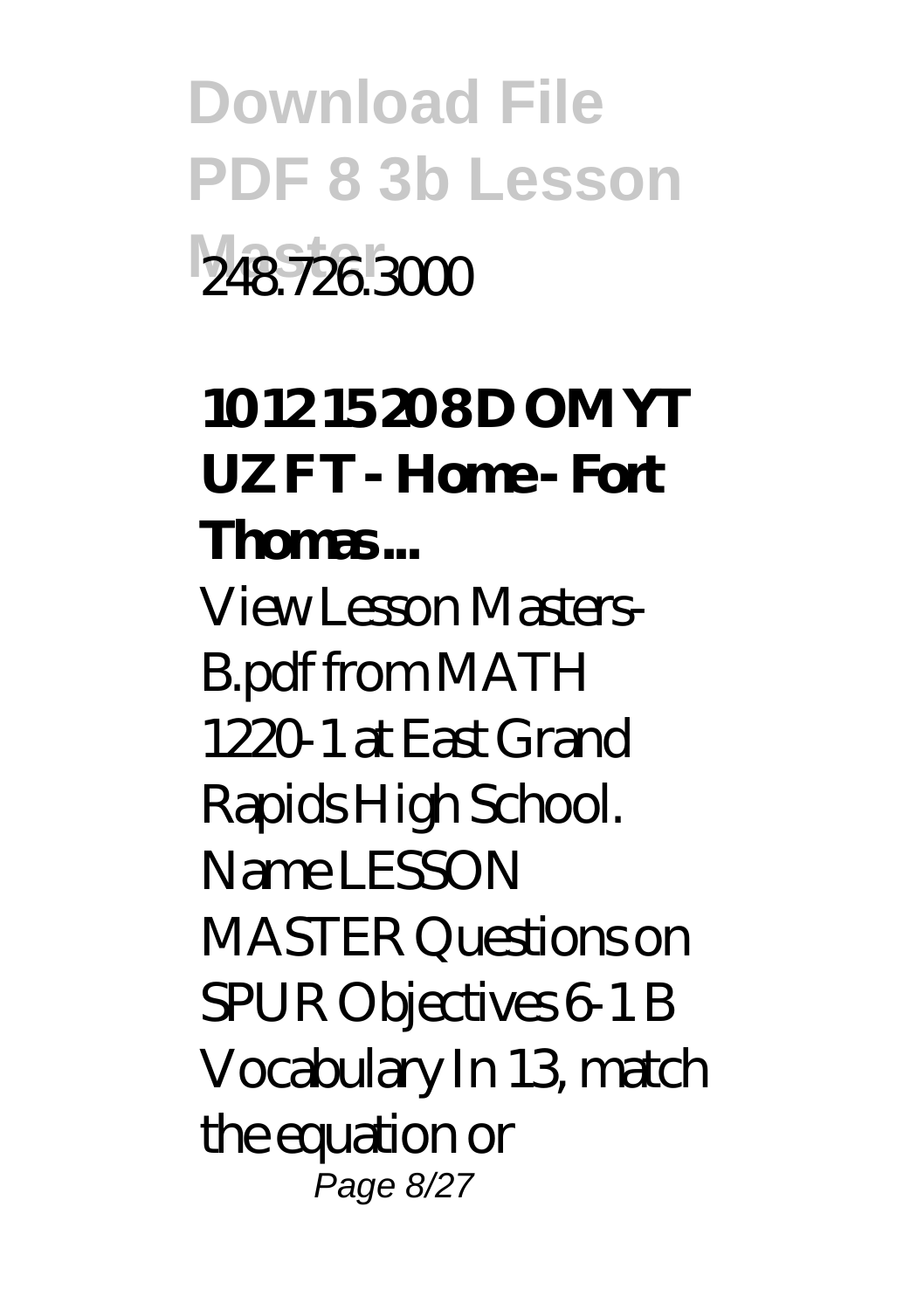**Download File PDF 8 3b Lesson** expression with the English

**Lesson Master 3-4B Answer Key.pdf** Lesson Master Questions on SPUR Objectives See Student Edition pages 511-515 for objectives. SKILLS Objective B In 1−6, use the method in this lesson to estimate the area of the irregular region. The side length of Page 9/27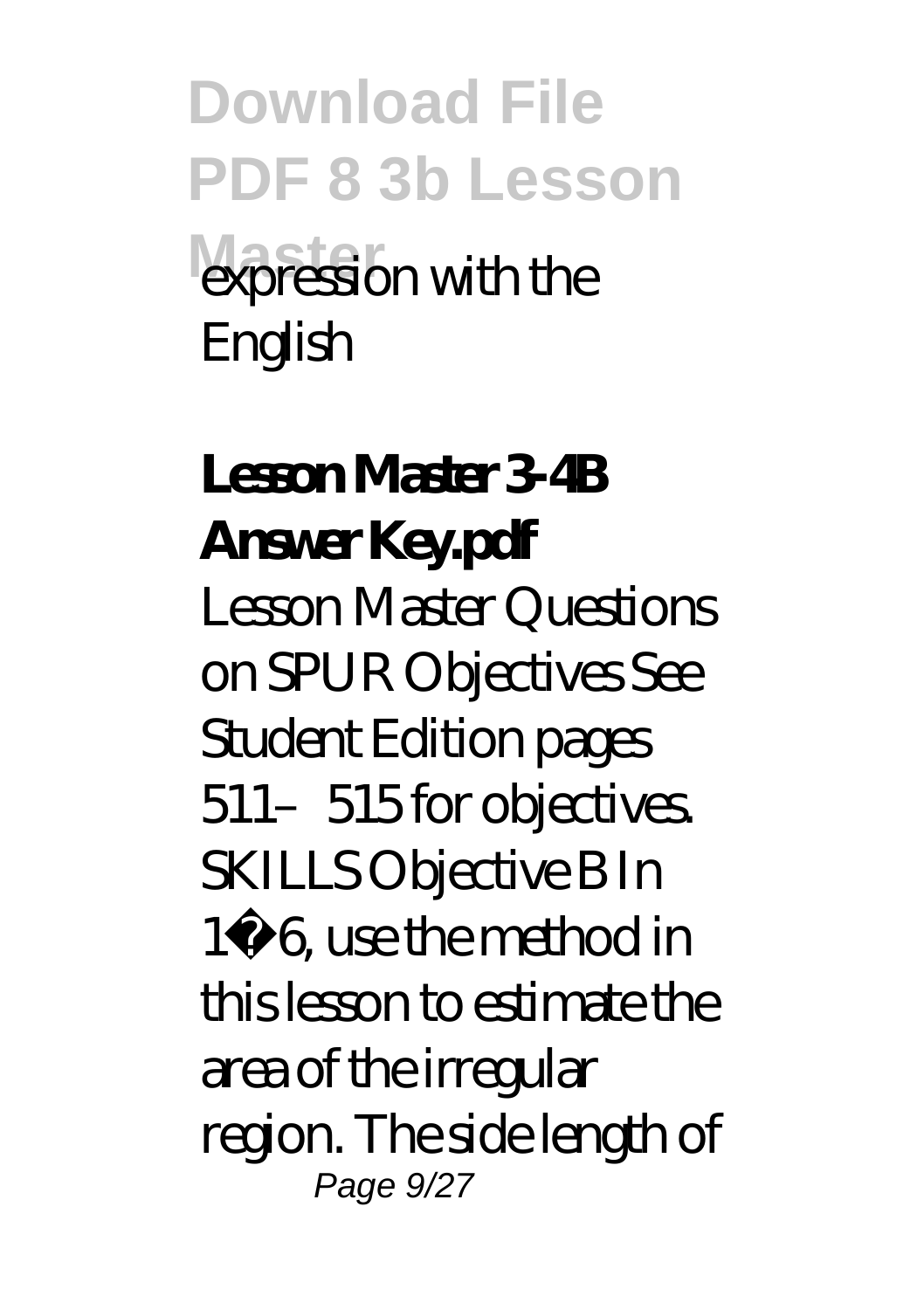**Download File PDF 8 3b Lesson Master** one small square is given. 1. 10 in. 2. 0.2 km 3. 50 yd In 4−9, estimate the area of the state or country. The side length  $\alpha$ f

**Rochester Community Schools - Lesson Master Review Answers** Lesson Master SKILLS Objective B 1. Consider the system  $3x - 2y = -5$ .  $6x - 3y = -12a$  What Page 10/27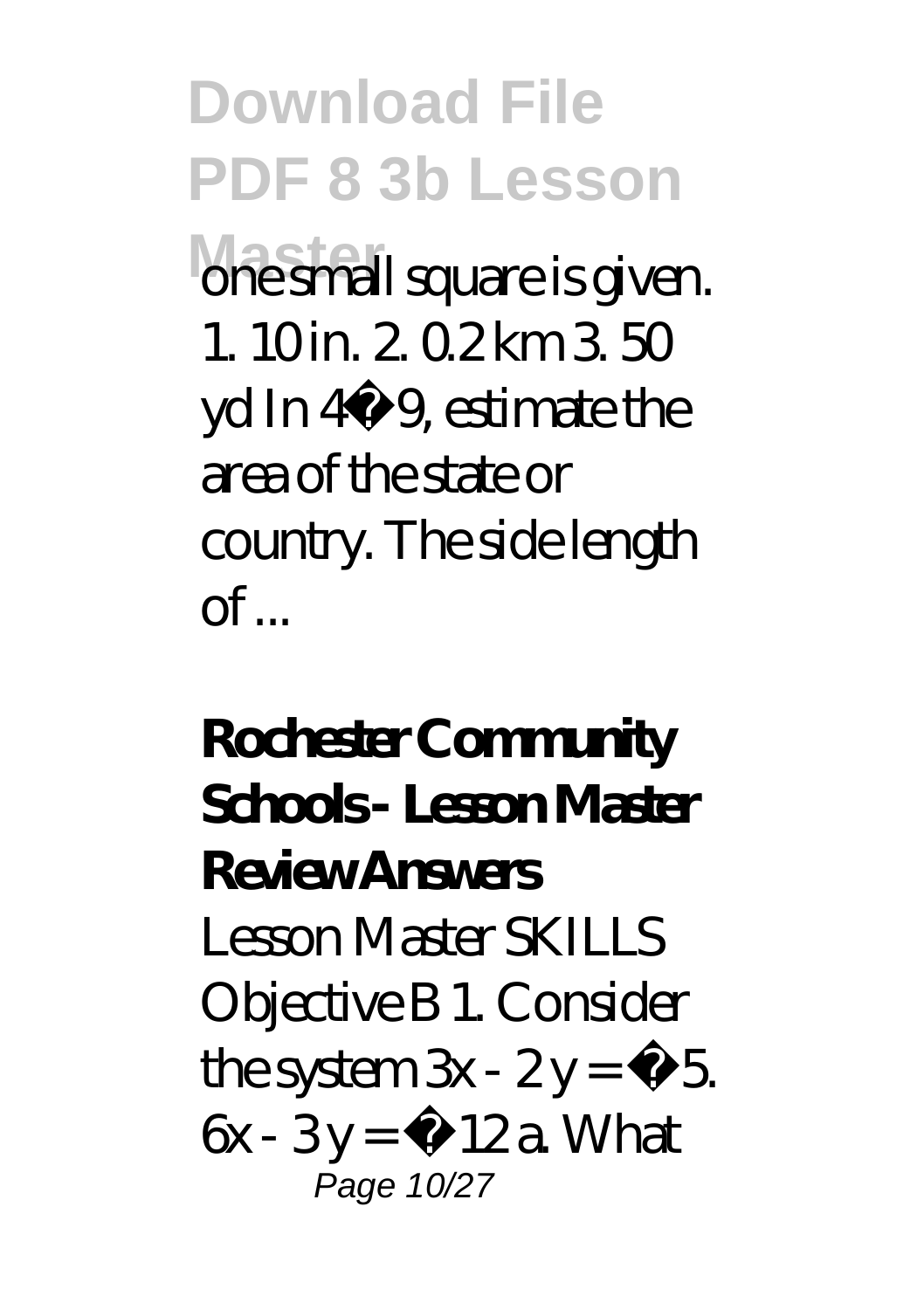**Download File PDF 8 3b Lesson Master** operation was done to the system to get –  $6x +$  $4v = 10$ ? 6x - 3 $v = -12$ b. Solve the system. 2. Consider the system 2c  $+8d = 68$ . 4c - 2d = 28 a. If the second equation in the system is multiplied by 4, then adding the equations will

**8-1B Lesson Master** 8-3B Lesson Master See Page 11/27

...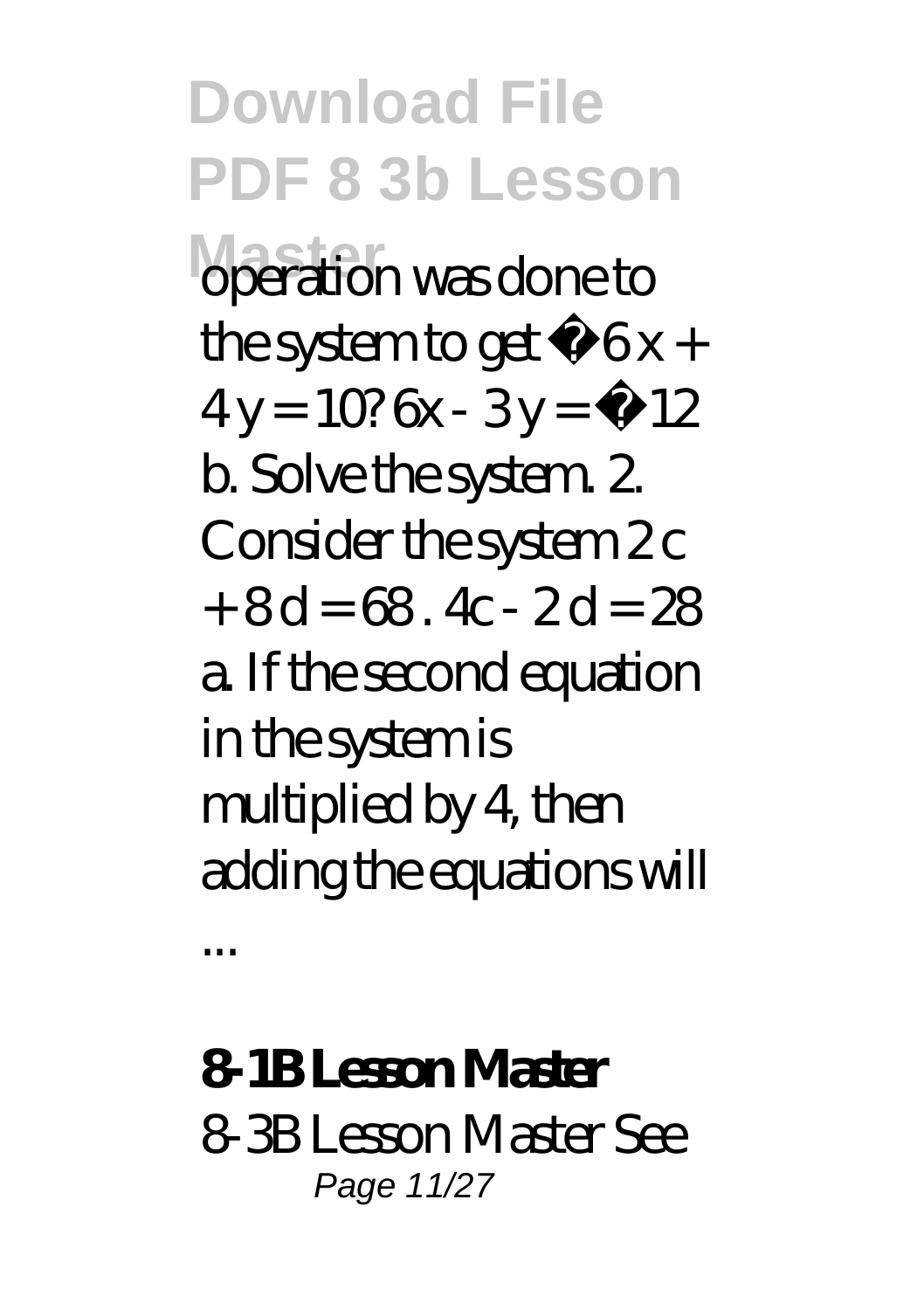**Download File PDF 8 3b Lesson Student Edition pages** 508–511 for objectives. ... Lesson Master See Student Edition pages 508–511 for objectives. SKILLS Objective A In 1–3, divide and write the quotient as a simple fraction. ... Back to Lesson 8-3. Title: SMP\_T RPTM\_EM\_A43-A84.in dd

#### **8-3B Lesson Master -**

Page 12/27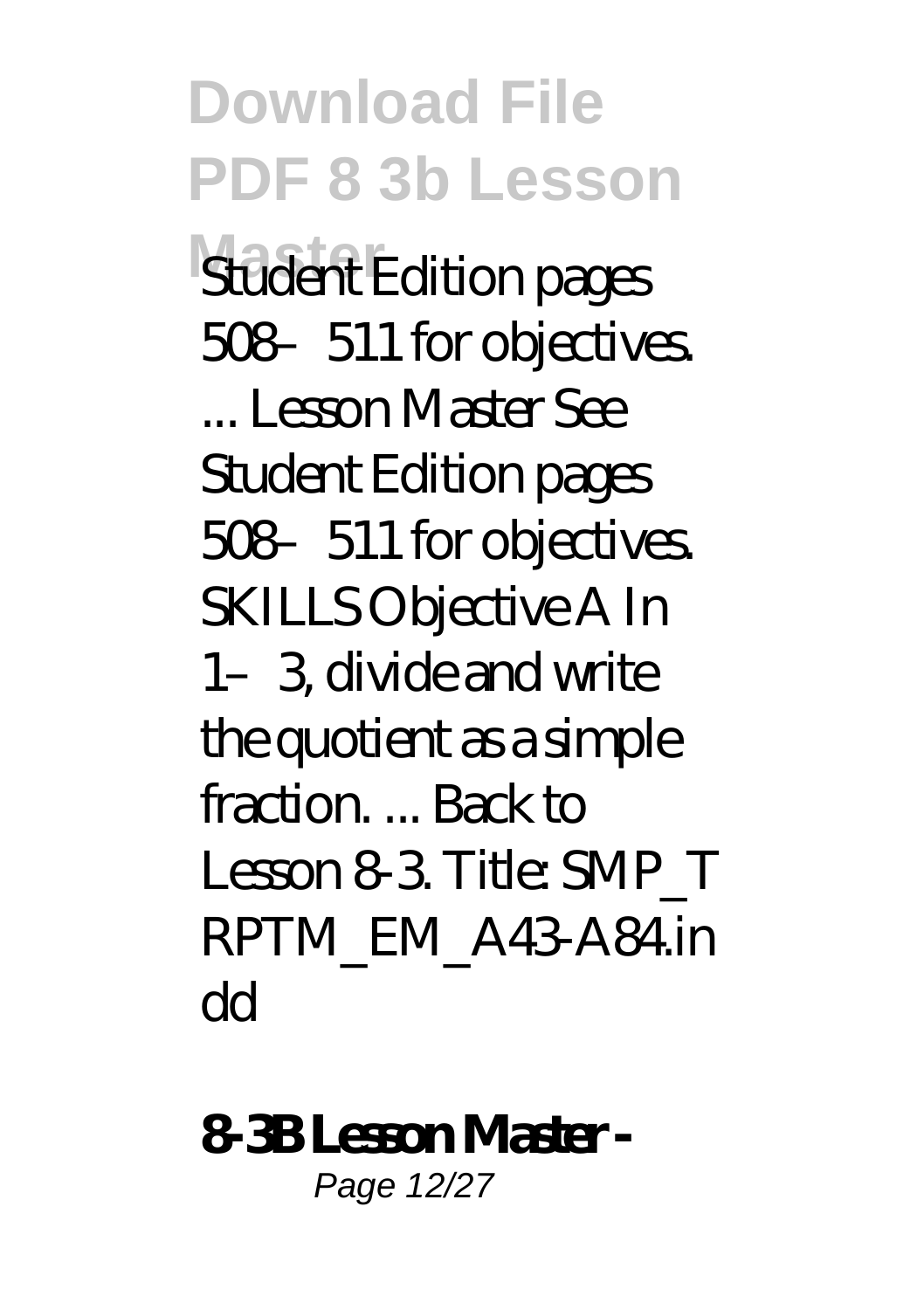**Download File PDF 8 3b Lesson Master PBworks** In 6–8 simplify the expression.  $6.2\quad 5 \qquad 3$  $10 + 11077 - 3722$  $1284 \cdot 9 - 59 + 51$ 7 \_ 2 USES Objective H In 9 and 10, represent the situation as a division problem and solve. 9. A kilometer is approximately 3\_ 5 of a mile. Sedgwick Park is surrounded by a path that is 1 km long. If Emily Page 13/27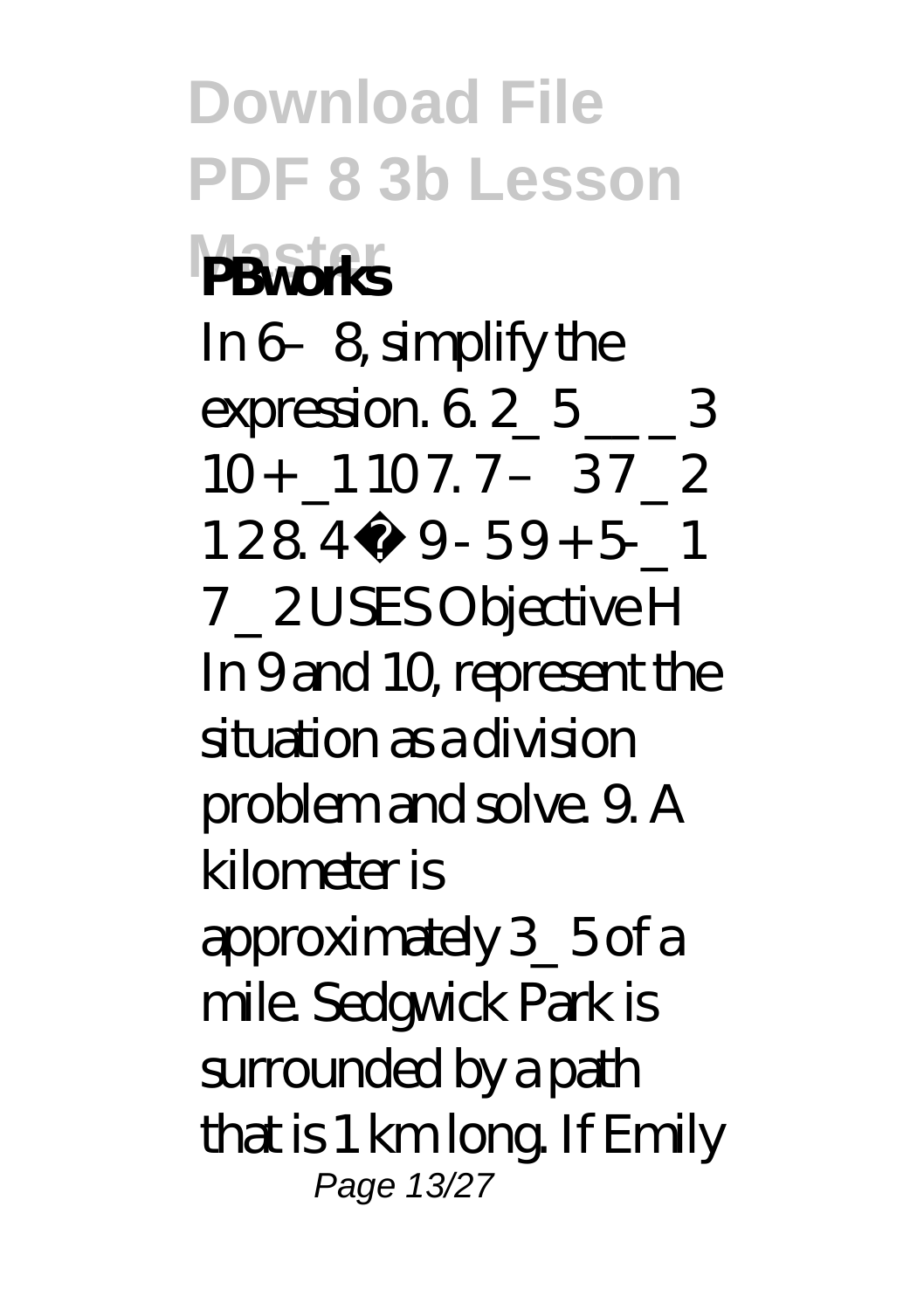**Download File PDF 8 3b Lesson Master** ran around the park for a total ...

**Geometry A - Mr. LaHaie's Website** Whoops! There was a problem previewing Lesson Master 1-3B  $\&$ Lesson Master 1-4B Answer Key.pdf. Retrying.

**10-1B Lesson Master** Name LESSON Page 14/27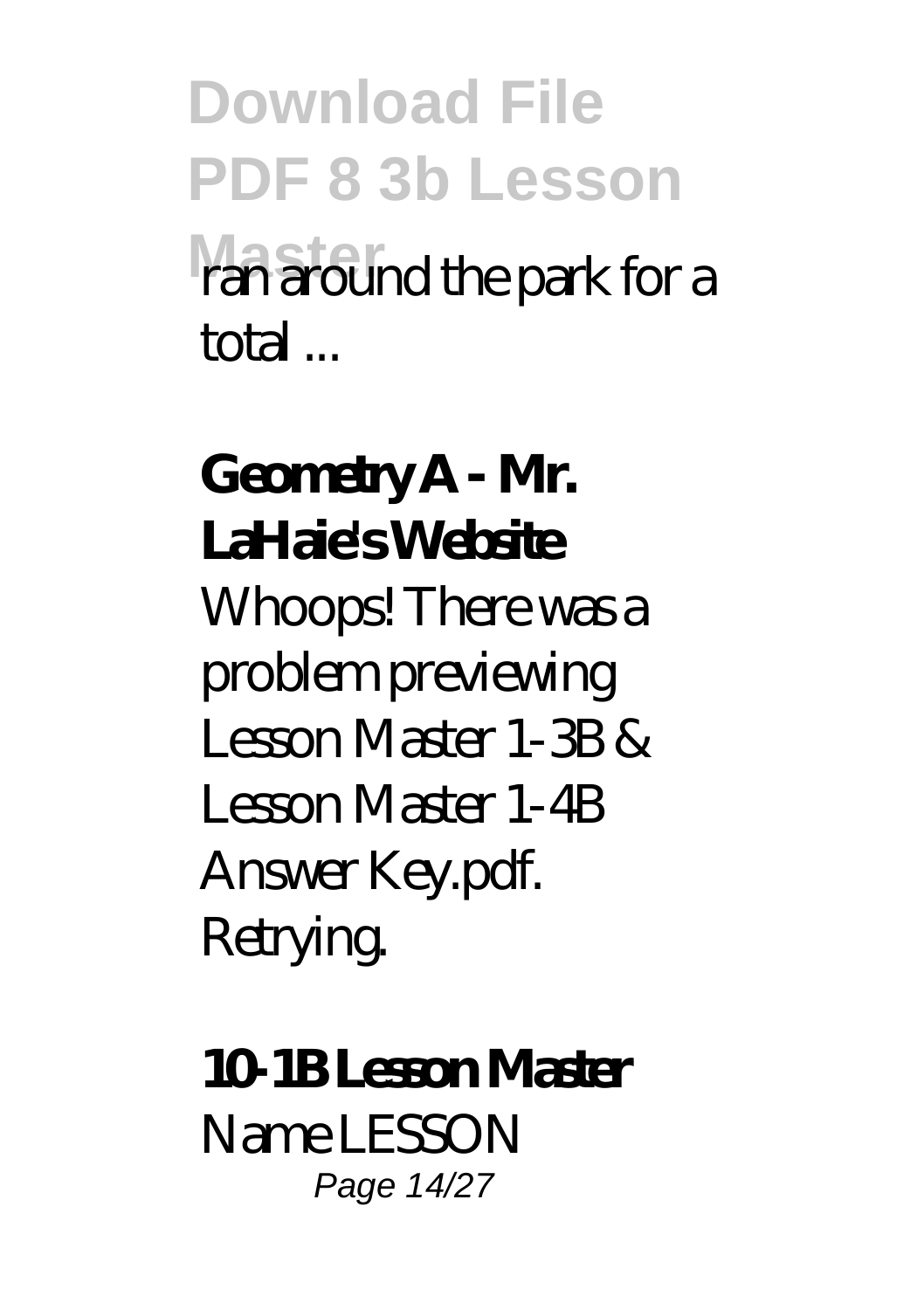**Download File PDF 8 3b Lesson Master** MASTER Skills Objective C In 1-3 evaluate without using a calcula tor. 1. 2. 3. In 4–6, use a calcula tor to e valuate to the near est thousandth. 4. 5. 6. Properties Objective D 7. True or f alse. For all . 8. What is the domain of the function h, where? Uses Objective G 9. Two investment plans each have annual interest rates Page 15/27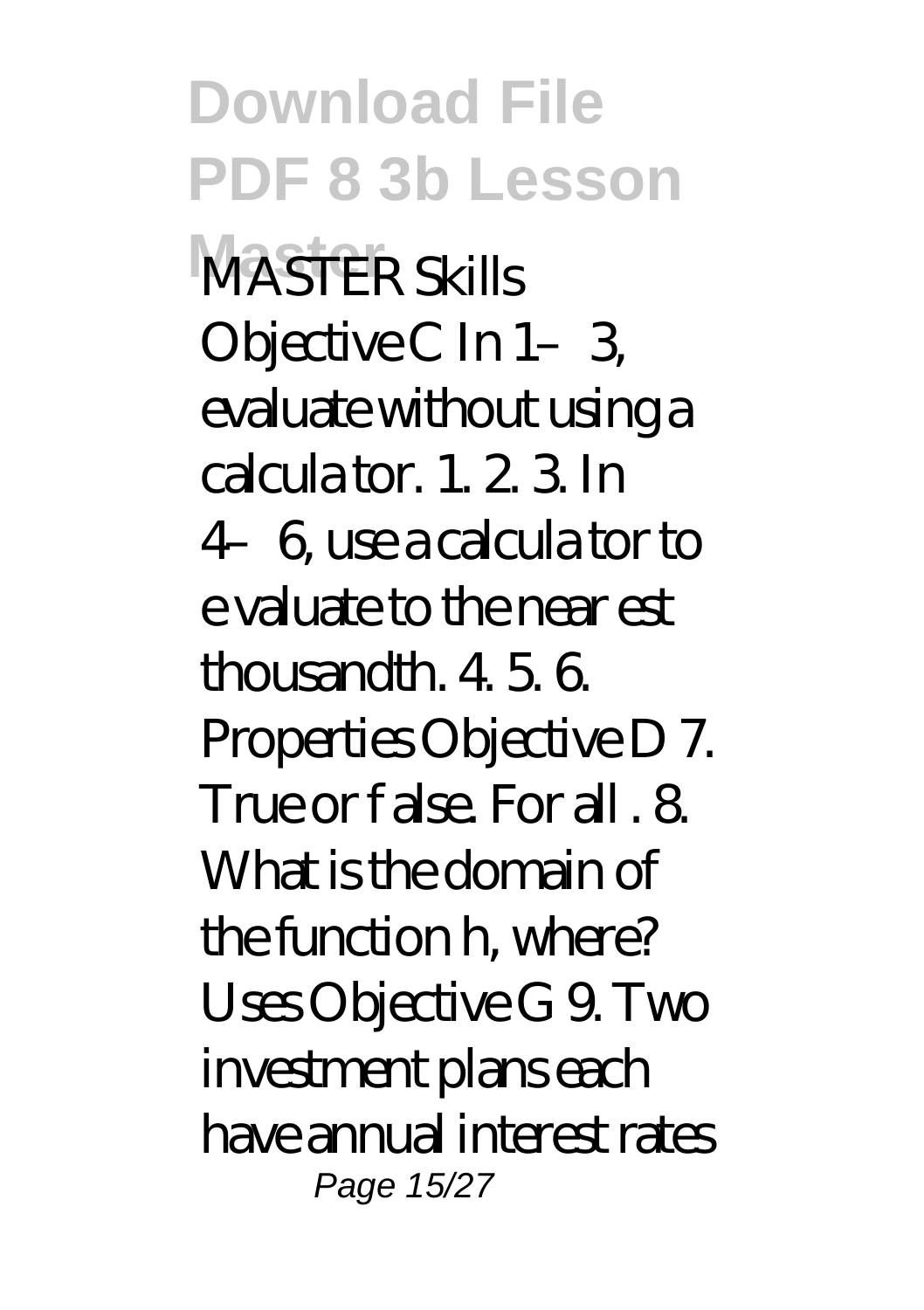**Download File PDF 8 3b Lesson Master** ...

**7-1B Lesson Master** LESSON MASTER Uses Objective D In 1 and 2, consider the following scenario:A soft-drink company tests its new strawberry lemonade by releasing it to a mid-size city. After a 2-month trial period, the acceptance of the lemonade is evaluated. 1. a. Identify Page 16/27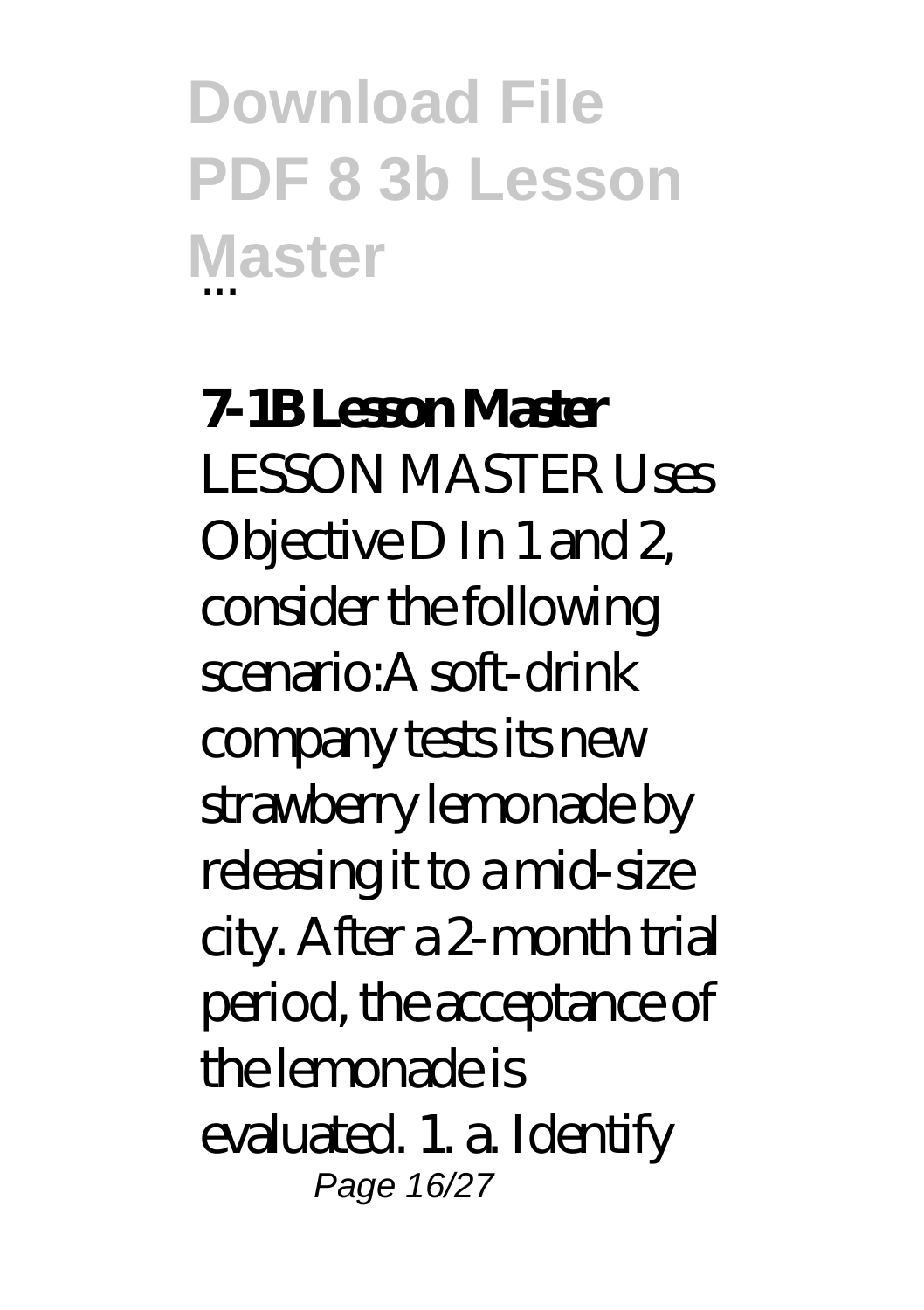**Download File PDF 8 3b Lesson** the population.

**Chapter 8 - Mr. Brengosz's Website - Google Sites** Lesson Master. Displaying all worksheets related to - Lesson Master. Worksheets are Lesson masters, Legacy learning systems, Sessions, 7 1b lesson master, Focus high school economics, Page 17/27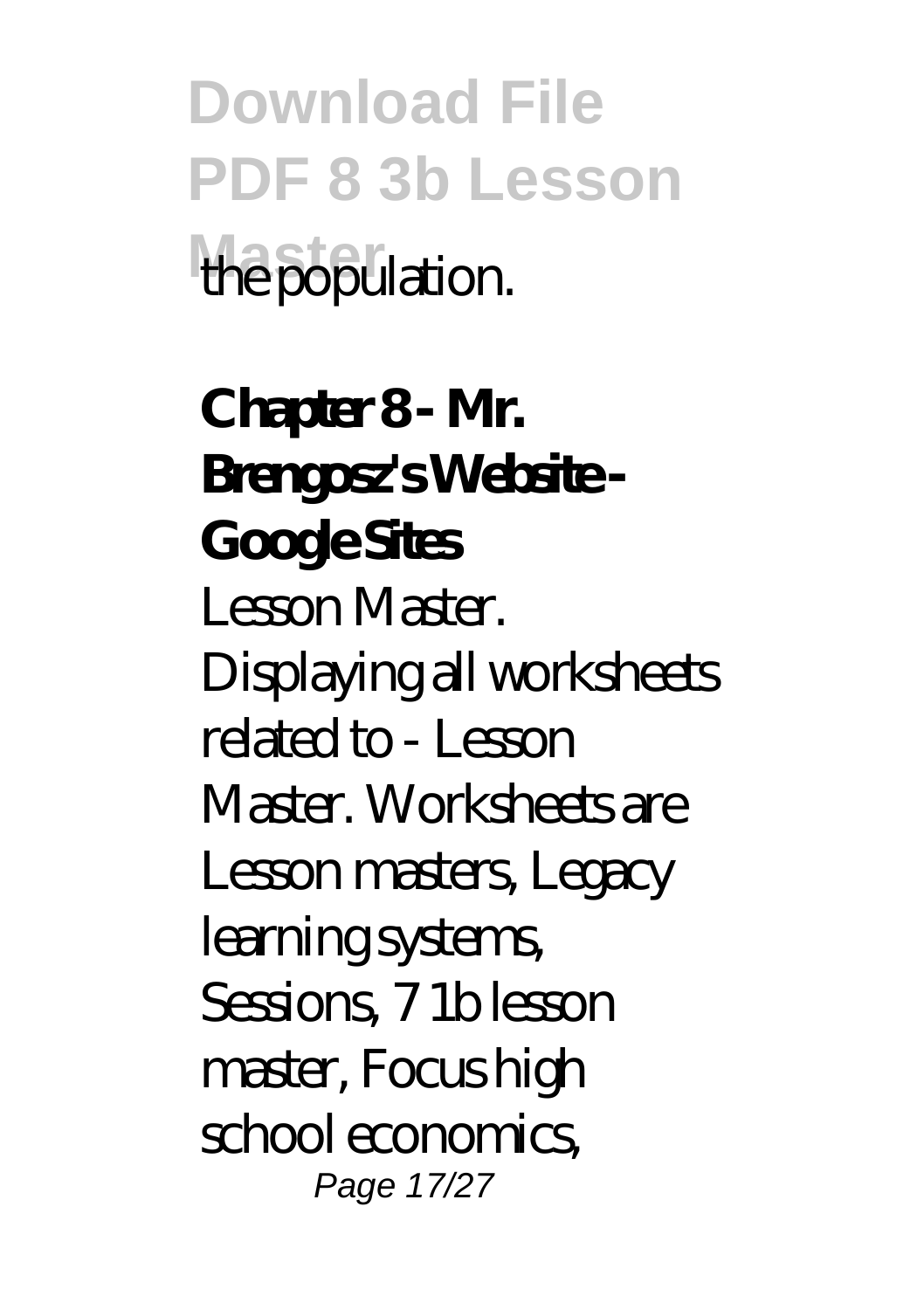**Download File PDF 8 3b Lesson** Chapter 6 resource masters, How to study and teach the bible, Unit b become a journalist.

## **8 3b Lesson Master**

Lesson Master SKILLS Objectives A and B In 1 and 2, rewrite without negative exponents. 1. x −3 2· −4y 2. 3a b−5 In 3–8, rewrite: a. without fractions; b. Page 18/27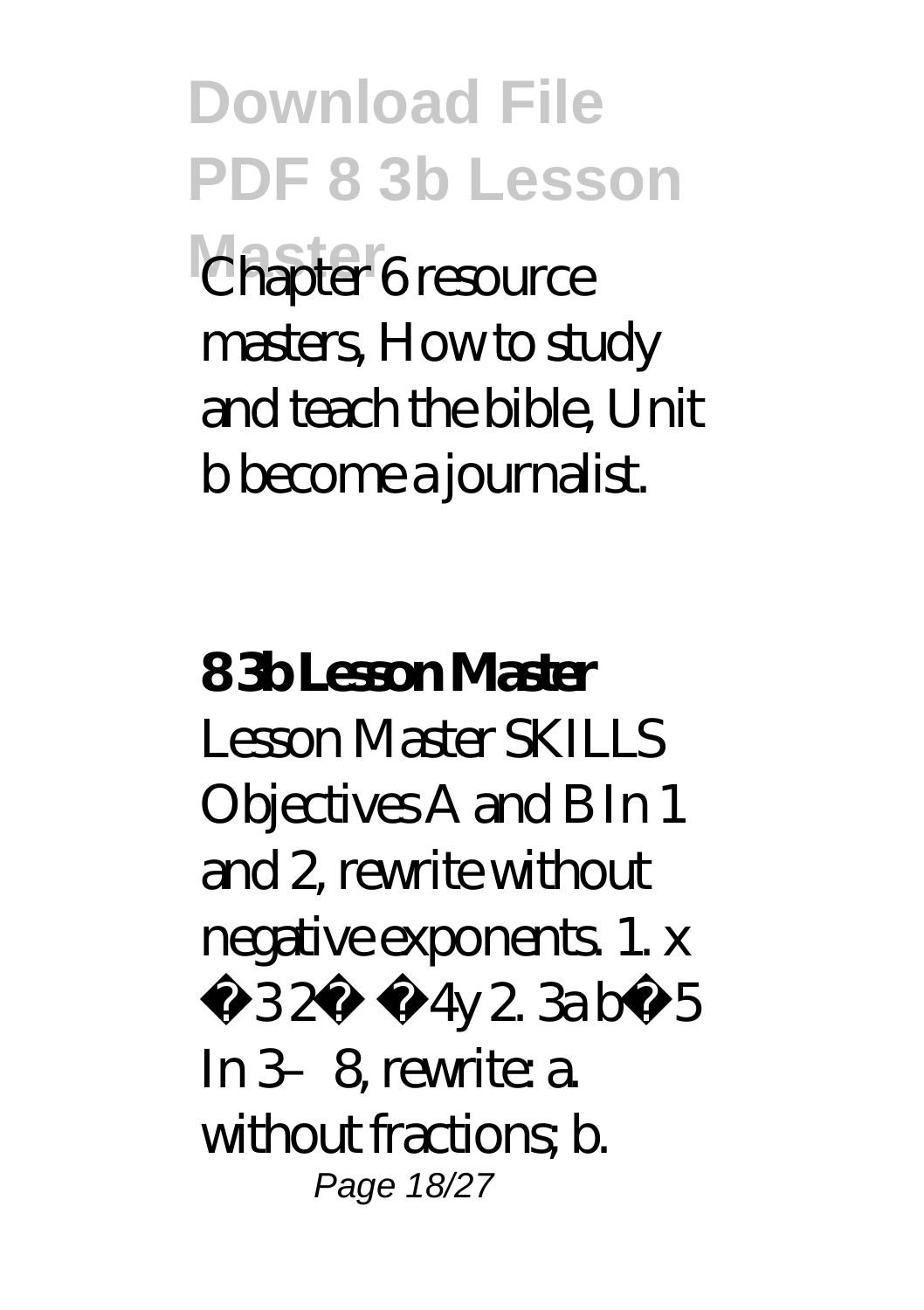**Download File PDF 8 3b Lesson** without negative exponents.  $3.32c - 4$  $16c24 - d - 2e2$ \_\_\_\_\_ de a. a. b. b. 5. (  $\_1$  f 4) – 36 ( $\_2$  g −2) 4 a. a. b. b. 7. 70 h4j−2 k3 \_\_\_\_\_ 10 h9k 8. – 56 m

**Lesson Master 1-3B & Lesson Master 1-4B Answer Key.pdf** Lesson Master 3-4B Answer Key.pdf ... Page 19/27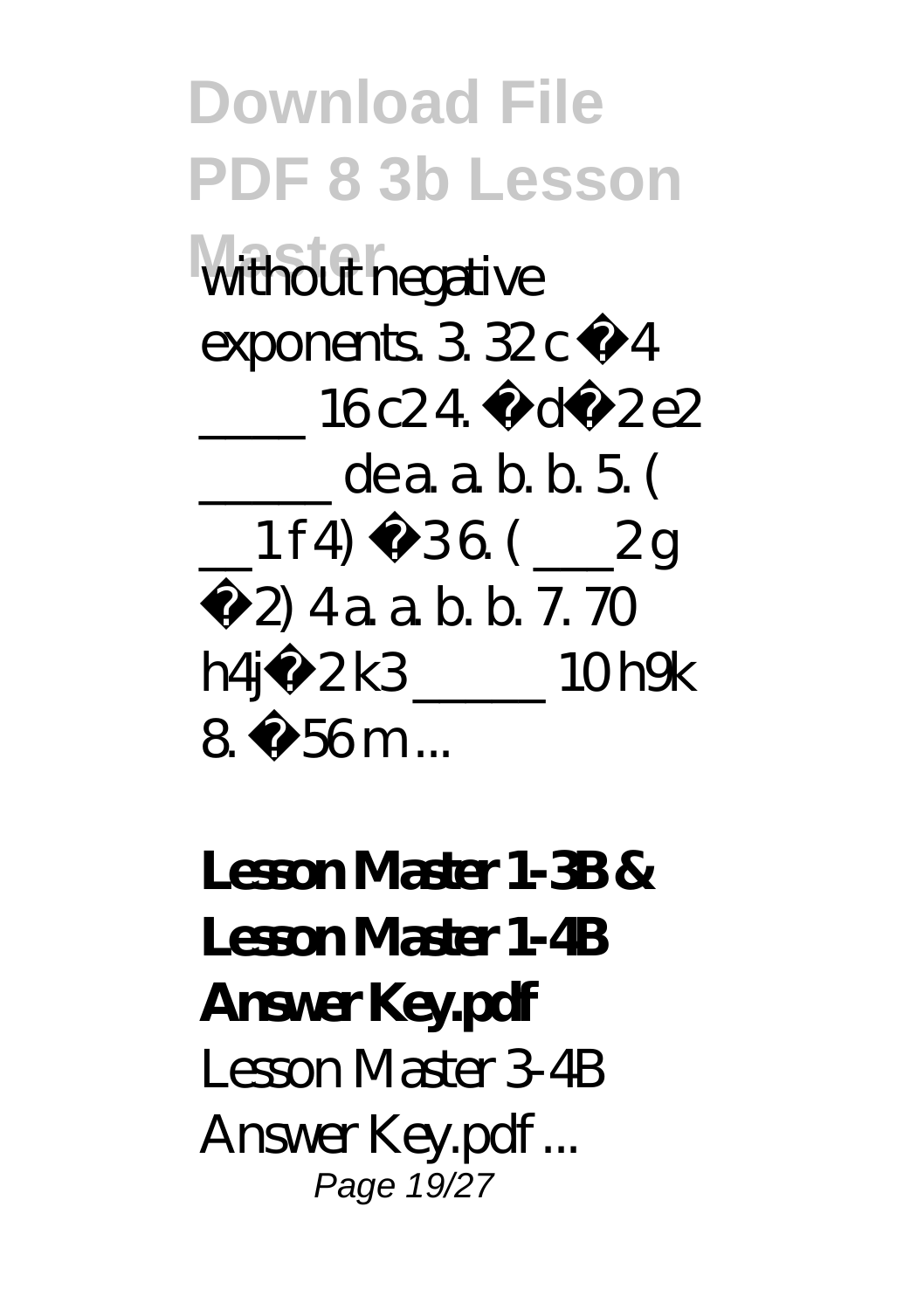**Download File PDF 8 3b Lesson** Loading…

### **Lesson Masters-B.pdf - Name LESSON MASTER Questions on**

**...** Lesson Master USES Objective E 1. In 2006, a particular car cost \$21,725. Suppose its value depreciates 8% each year. a. What will the value of the car be in 2007? b. Write a formula Page 20/27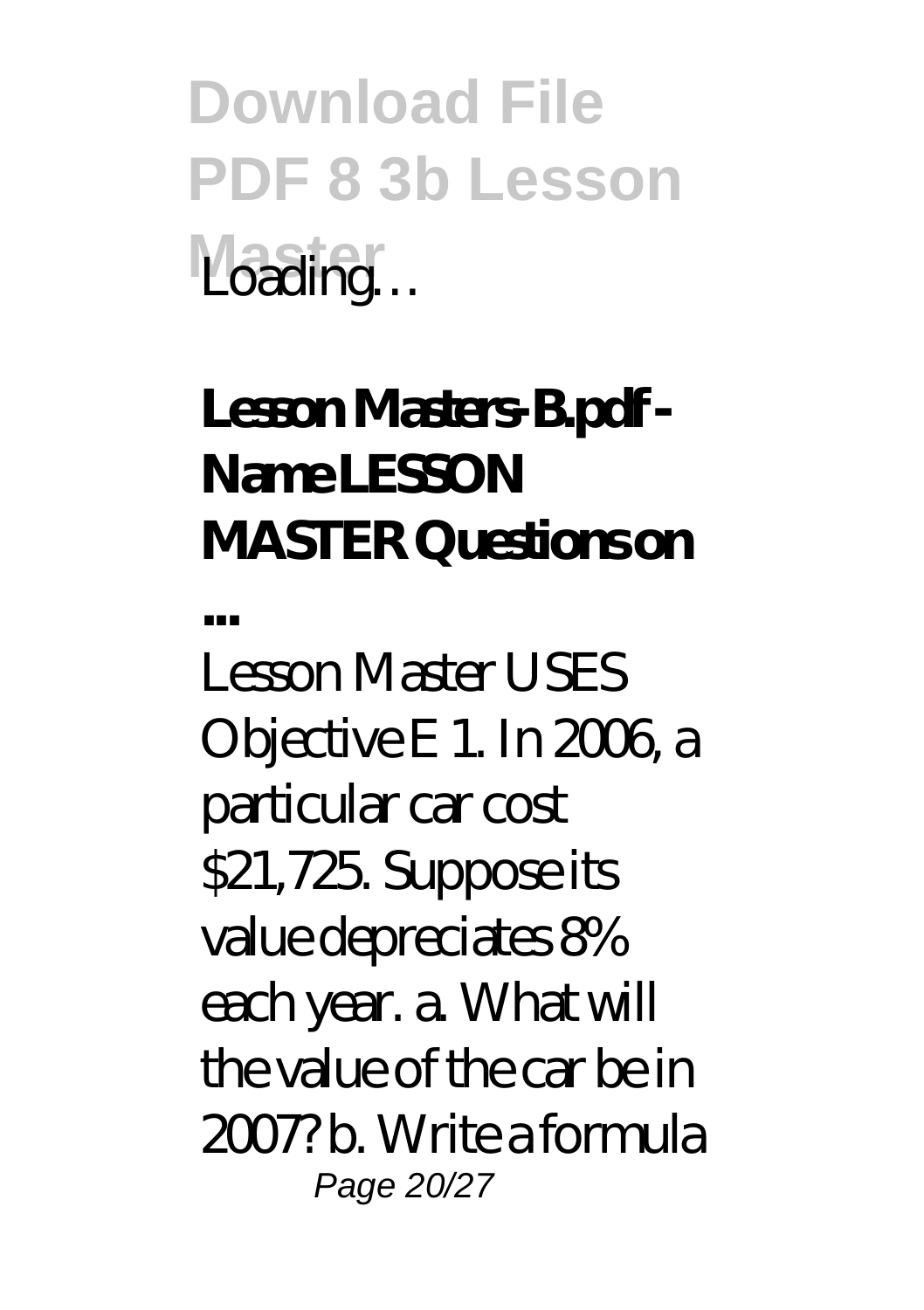**Download File PDF 8 3b Lesson** that gives the value of the car t years from when it was purchased. c. How much will the 2006 car be worth in 2012? d. In what year will the 2006 car be worth less ...

**Lesson Masters nhvweb.net** Questions on SPUR Objectives See pages 73–79 for objectives. Name LESSON Page 21/27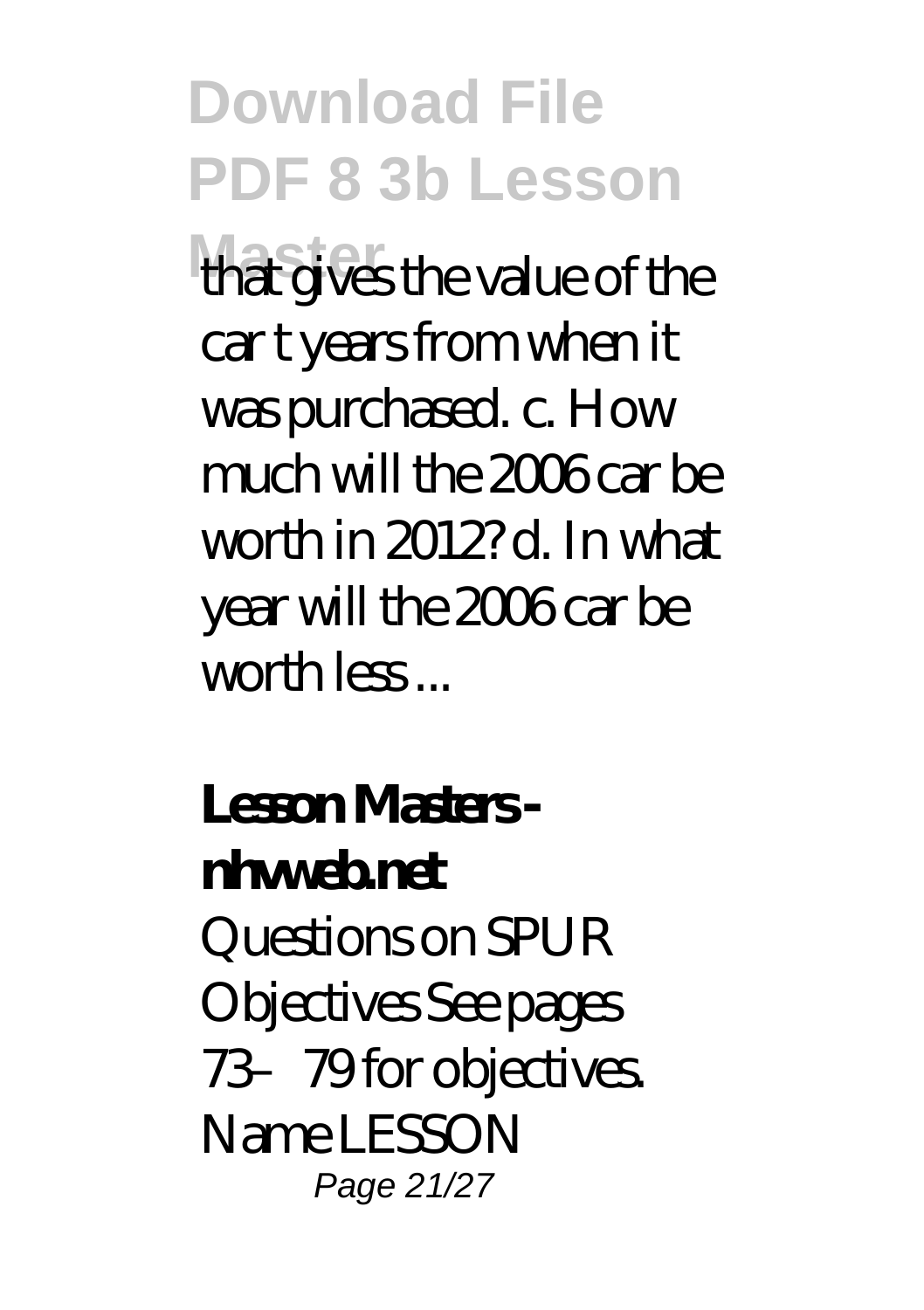**Download File PDF 8 3b Lesson Master** MASTER Uses Objective D In 1 and 2, consider the following scenario:A soft-drink company tests its new strawberry lemonade by releasing it to a mid-size city. After a 2-month trial period, the acceptance of the lemonade is evaluated. 1. a. Identify the population. b ...

**Chapter 3 - Mr.** Page 22/27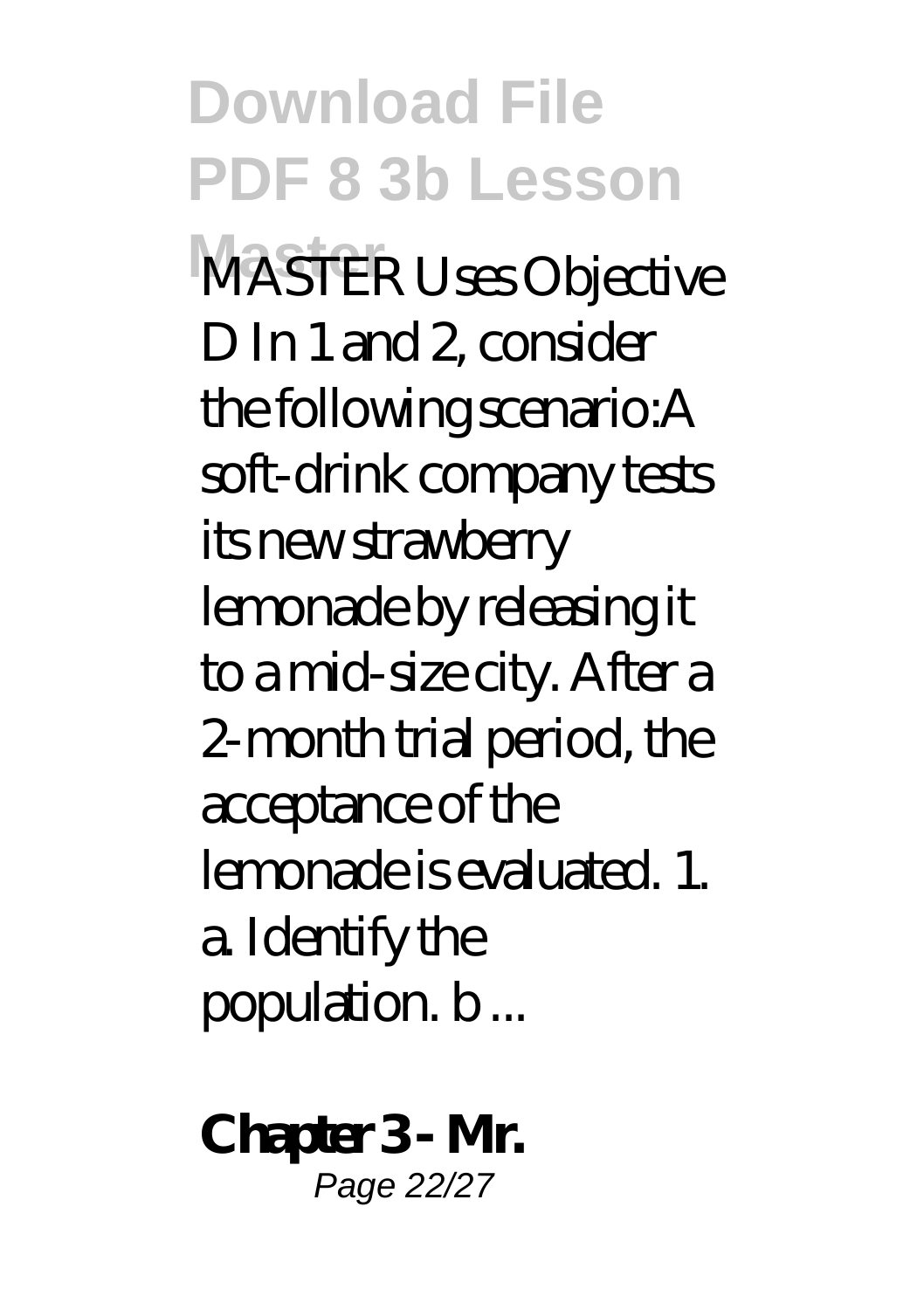**Download File PDF 8 3b Lesson Brengosz's Website -Google** Title: Untitled Subject: SMART Board Interactive Whiteboard Notes Keywords: Notes, Whiteboard,Whiteboard Page,Notebook software, Notebook,PDF,SMART, SMART Technologies ...

**8-3A Lesson Master See Student Edition pages 508–511 for ...** Page 23/27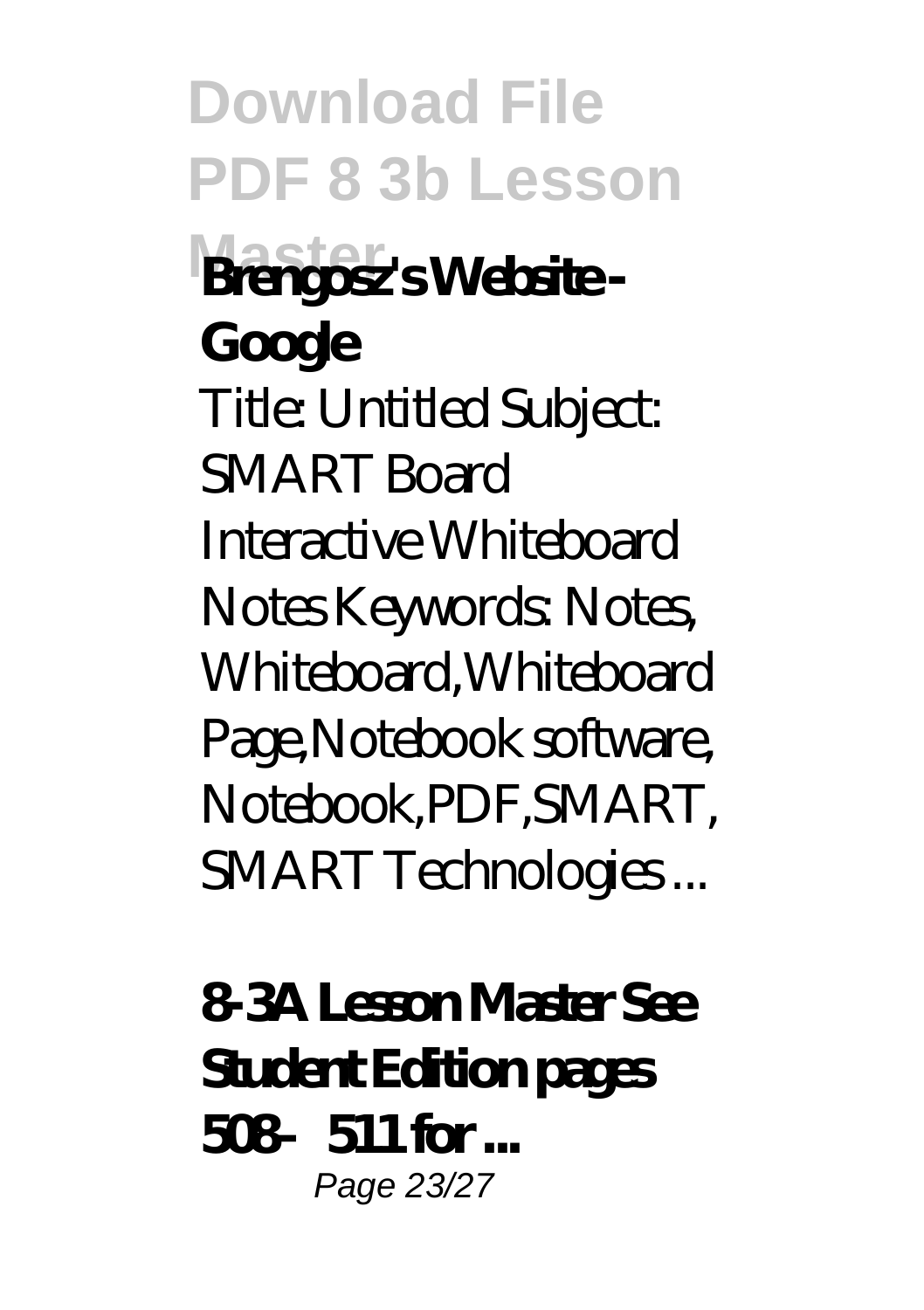**Download File PDF 8 3b Lesson Master** Lesson Master 8- 3B Answers 1. h 1  $(x) = x/82$  f 1  $(x) = x 93$ 

### **Name LESSON MASTER 6-1 Questions on SPUR Objectives See**

**...**

Mr. Brengosz's Website. Search this site. Welcome to the Website of Mr. Brengosz! Advanced Algebra. Calendar. Page 24/27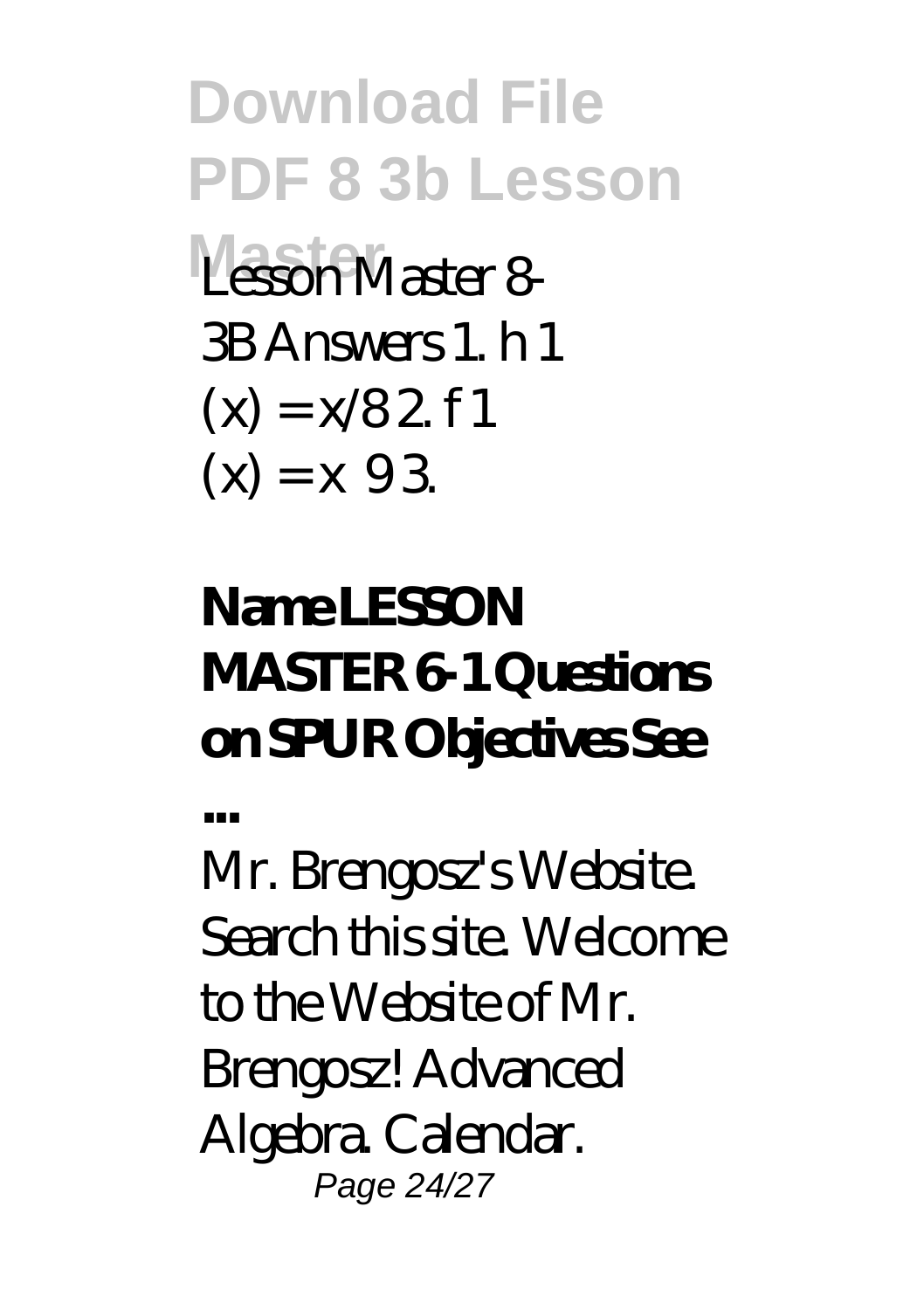**Download File PDF 8 3b Lesson Master** Homework Answers. Algebra Review Unit. Chapter 10 [Trig] Chapter 10 [Unit Circle] Chapter 11. Chapter 2. Chapter 3. ... Lesson Master 1-3B & Lesson Master 1-4B Answer Key.pdf

#### **Lesson Master 83B Answers - Arrowhead High School** Mr. Brengosz's Website. Page 25/27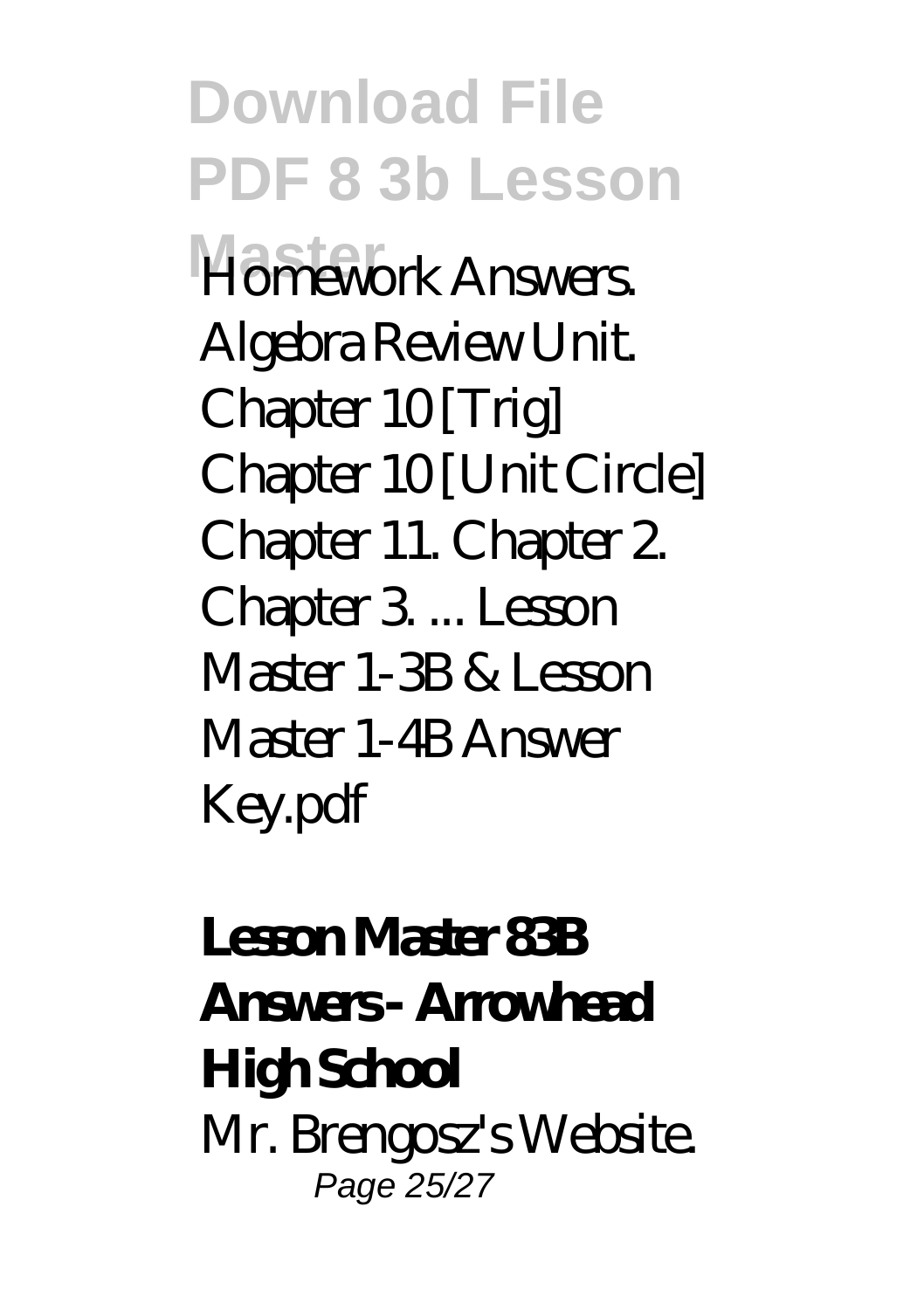**Download File PDF 8 3b Lesson Search this site. Welcome** to the Website of Mr. Brengosz! Advanced Algebra. Calendar. Homework Answers. Algebra Review Unit. Chapter 10 [Trig] Chapter 10 [Unit Circle] Chapter 11. Chapter 2. ... Lesson Master 8-3B Answer Key.pdf

Copyright code : Page 26/27